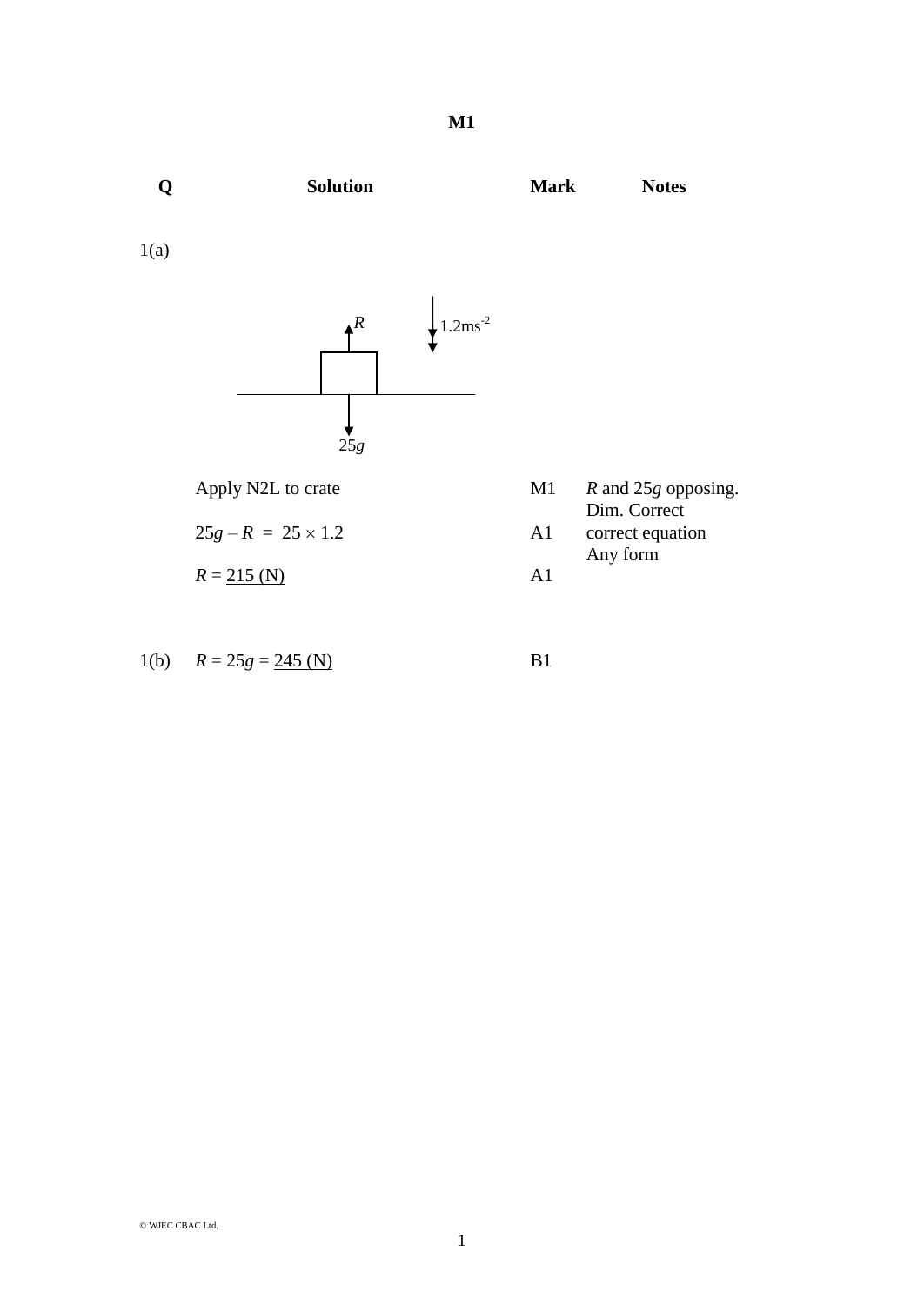|      | <b>Solution</b>                                                      | <b>Mark</b>          | <b>Notes</b>                         |
|------|----------------------------------------------------------------------|----------------------|--------------------------------------|
| 2(a) | Use of $v = u + at$ with $u=10$ , $v=24$ , $t=21$<br>$24 = 10 + 21a$ | M1<br>A <sub>1</sub> | <sub>oe</sub>                        |
|      | $a = \frac{2}{3}$ (ms <sup>-2</sup> )                                | A <sub>1</sub>       | accept anything derived              |
|      |                                                                      |                      | from $\frac{2}{5}$ rounded correctly |

2(b) 
$$
s = \frac{1}{2} (u + v)t
$$
 with v=0, u=24, t=16  
\n $s = \frac{1}{2} \times 24 \times 16$   
\n $s = \frac{192 \text{ (m)}}{}$  A1

 $2(c)$ 



B1 (0, 10) to (21, 24)

3

- B1 (21, 24) to  $(21+T, 24)$ <br>B1 (21+T, 24) to  $(37+T, 0)$
- $(21+T, 24)$  to  $(37+T, 0)$
- B1 all labels, units and shape.
- $2(d)$  Area under graph = 15000 M1 used  $0.5(10+24)21 + 24T + 192 = 15000$  A1 ft (b)

 $24T = 14451$ 

- 
- 
- B1 0.5(10+24)21 or 24*T* Ft graph
- $T = 602(.125)$  A1 Accept 600 from correct working. Cao.

© WJEC CBAC Ltd.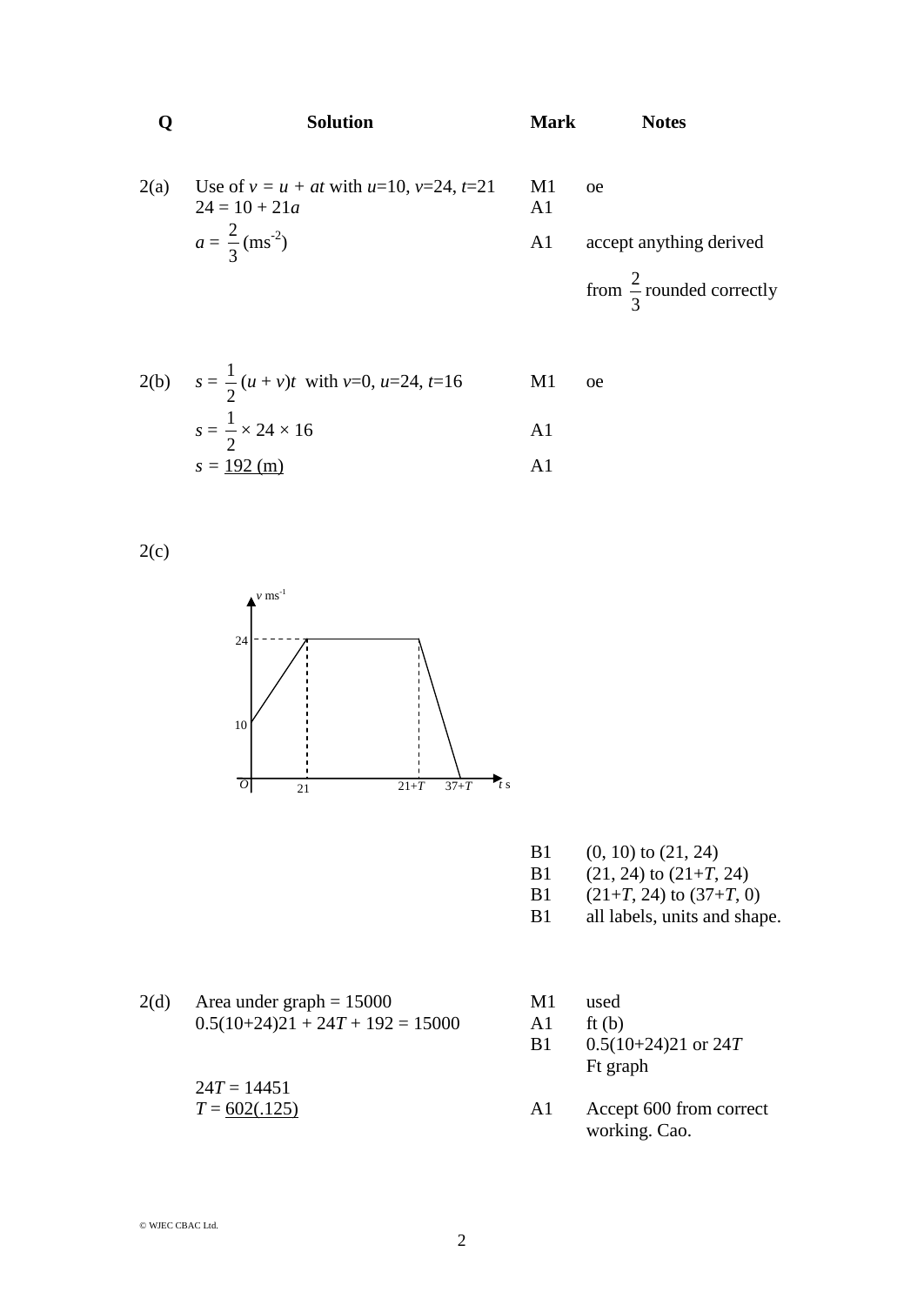| Q    | <b>Solution</b>                                                                                | <b>Mark</b>          | <b>Notes</b>                                                                        |
|------|------------------------------------------------------------------------------------------------|----------------------|-------------------------------------------------------------------------------------|
| 3(a) | Resolve perpendicular to plane<br>$R = mg$ cos $\alpha$                                        | M1                   | sin/cos                                                                             |
|      | $F = \mu mg \cos \alpha$                                                                       | m1                   | correct expression                                                                  |
|      | $F = 0.6 \times 7 \times 9.8 \times \frac{4}{5}$                                               |                      |                                                                                     |
|      | $F = 32.9(28 \text{ N})$                                                                       | A <sub>1</sub>       | Accept rounding to 32.9.                                                            |
| 3(b) | Apply N2L to A<br>$T + mg\sin\alpha - F = 7a$<br>$T + 41.16 - 32.928 = 7a$<br>$T + 8.232 = 7a$ | M1<br>A1             | dim correct equation<br>Friction opposes motion<br>4 terms. Accept cos.<br>ft $(a)$ |
|      | Apply N2L to $B$<br>$3g - T = 3a$                                                              | M1<br>A <sub>1</sub> | dim correct equation                                                                |
|      | $3g + 8.232 = 10a$                                                                             | m1                   | one variable eliminated<br>Dep on both M's                                          |
|      | $a = 3.7(632 \text{ ms}^2)$                                                                    | A <sub>1</sub>       | cao                                                                                 |
|      | $T = 18.1(104 \text{ N})$                                                                      | A <sub>1</sub>       | cao                                                                                 |
|      |                                                                                                |                      |                                                                                     |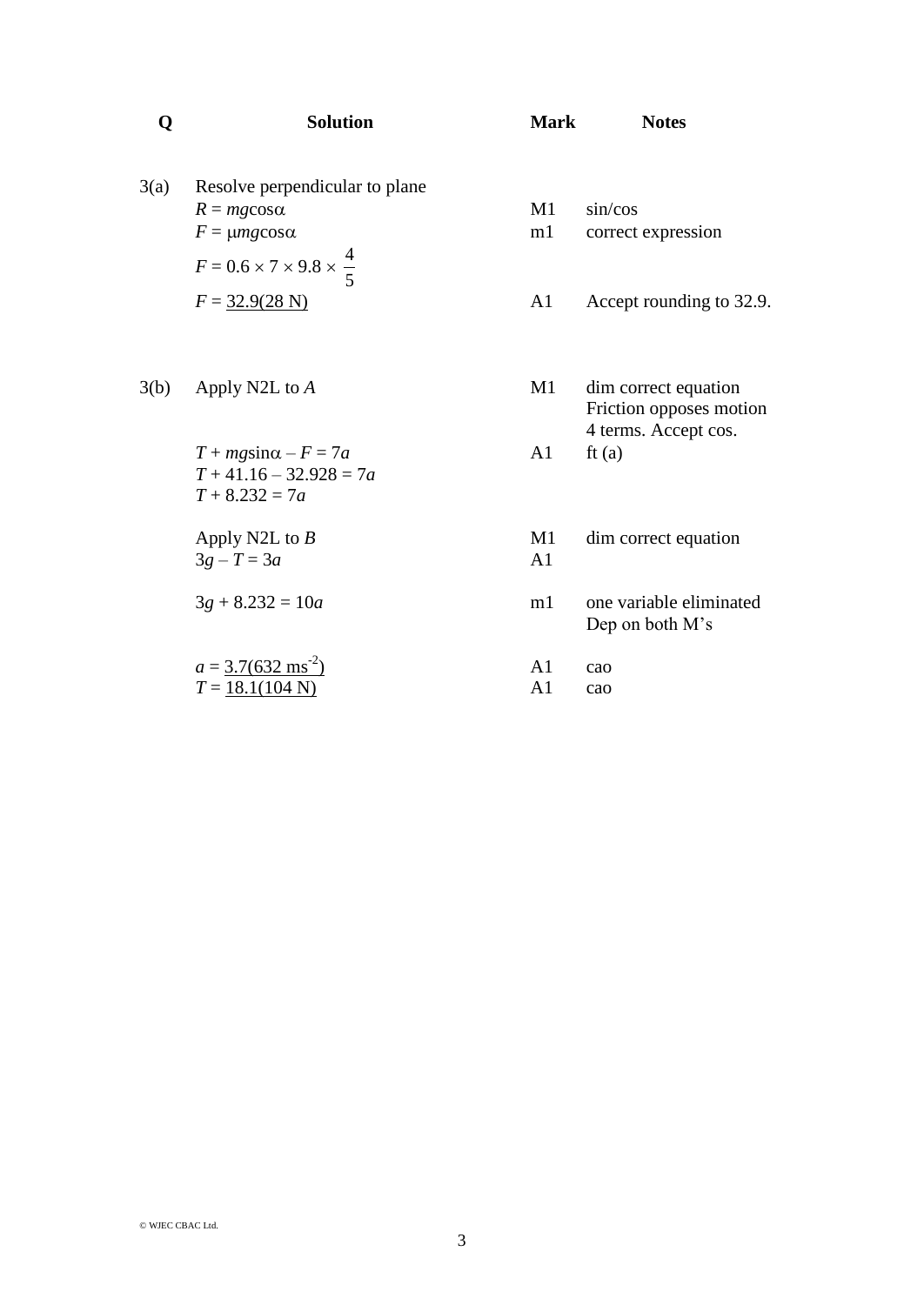4.



 $0.4R<sub>D</sub> = 19.8g = 194.04$ 

- Take moments about *C* M1 dim correct equation. oe
- $0.4R<sub>D</sub> = 3g \times 0.6 + 12g \times 1.5$  A1 correct equ any form
- $R_D = 49.5g = \frac{485.1 \text{ (N)}}{2}$  A1 cao

| Resolve vertically        | M1 | equation attempted.       |
|---------------------------|----|---------------------------|
|                           |    | Or $2nd$ moment equation. |
| $R_D = R_C + 15g$         | Αl |                           |
| $R_C = 34.5g = 338.1$ (N) |    | cao                       |

| Alternative solution                         |               |                 |
|----------------------------------------------|---------------|-----------------|
| Moment equation about $A$ /centre/ $B$       | M1            |                 |
| Correct equation                             | B1            |                 |
| Second moment equation                       | M1            |                 |
| Correct equation                             | A1            |                 |
| Correct method for solving simultaneously m1 |               | Dep on both M's |
| $R_C = 34.5g = 338.1$ (N)                    | A1            | cao             |
| $R_D = 49.5g = 485.1$ (N)                    | $\mathbf{A}1$ | cao             |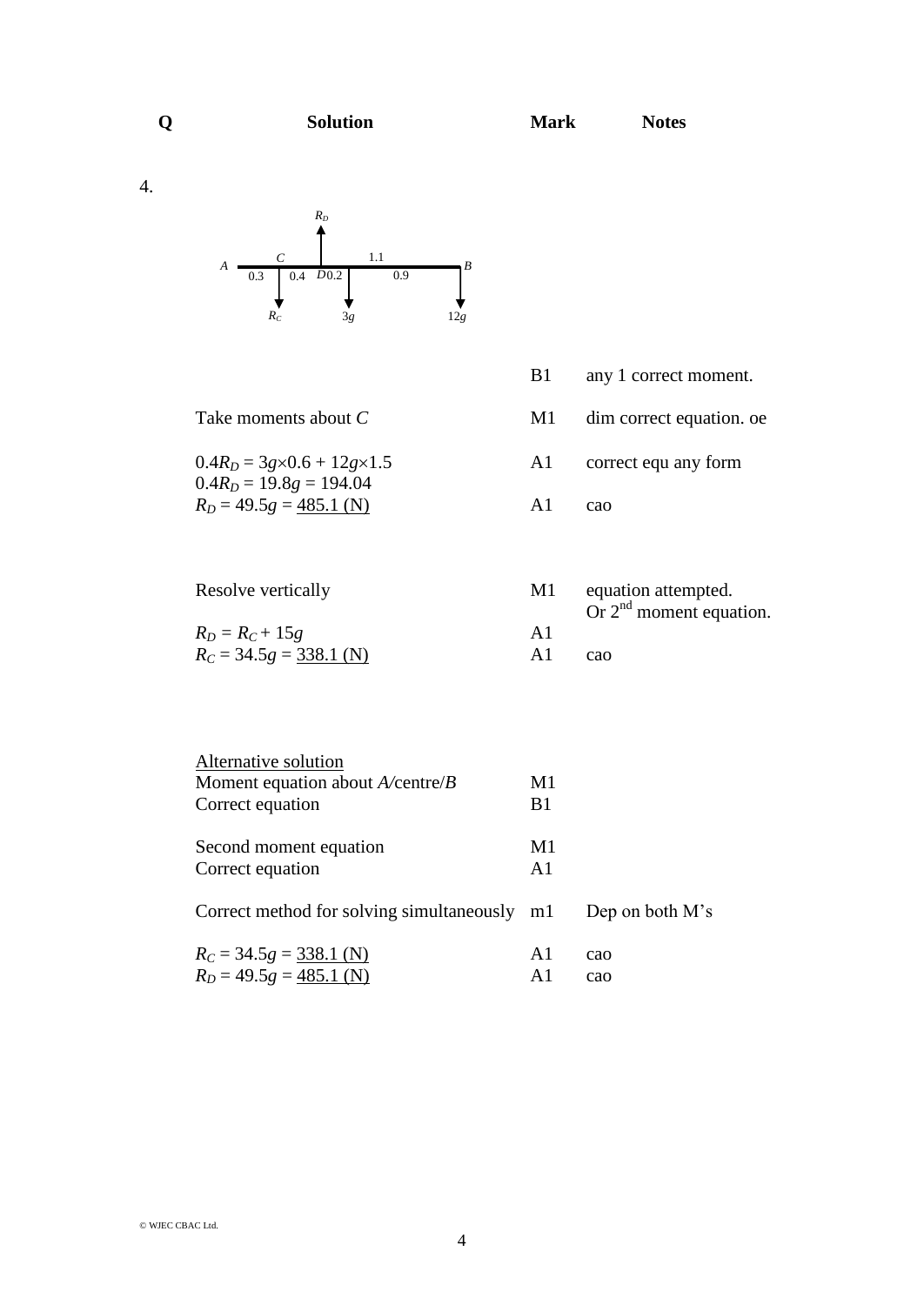|      | <b>Solution</b>                                                                                  | <b>Mark</b> | <b>Notes</b>                                 |
|------|--------------------------------------------------------------------------------------------------|-------------|----------------------------------------------|
| 5(a) | Resolve perpendicular to motion<br>$20\sin 60 + T\sin 30 = 28\sin 60$                            | M1<br>A1    | equation, sin/cos                            |
|      | $20\frac{\sqrt{3}}{2}$ + T $\times \frac{1}{2}$ = 28 $\frac{\sqrt{3}}{2}$                        | A1          | convincing                                   |
|      | $T = 8\sqrt{3}$                                                                                  |             |                                              |
| 5(b) | N <sub>2</sub> L in direction of motion                                                          | M1          | dim correct all forces and<br>No extra force |
|      | $20\cos 60 + T\cos 30 + 28\cos 60 - 16 = 80a$                                                    | A2          | -1 each error                                |
|      | $20\times\frac{1}{2}$ + $8\sqrt{3}\times\frac{\sqrt{3}}{2}$ + $28\times\frac{1}{2}$ - $16 = 80a$ |             |                                              |
|      | $a = 0.25$ (ms <sup>-2</sup> )                                                                   | A1          | cao                                          |

| 5(c) | N2L $-16 = 80a$                                     | M1            | no extra force |
|------|-----------------------------------------------------|---------------|----------------|
|      | $a = -0.2$                                          | A1            | $accept +/-$   |
|      |                                                     |               |                |
|      | Use of $v = u + at$ , $v=4$ , $u=12$ , $a=(+/-)0.2$ | ml            |                |
|      | $4 = 12 - 0.2t$                                     | A1            | ft if $a<0$    |
|      | $t = 40$ (s)                                        | $\mathbf{A}1$ | ft if $a < 0$  |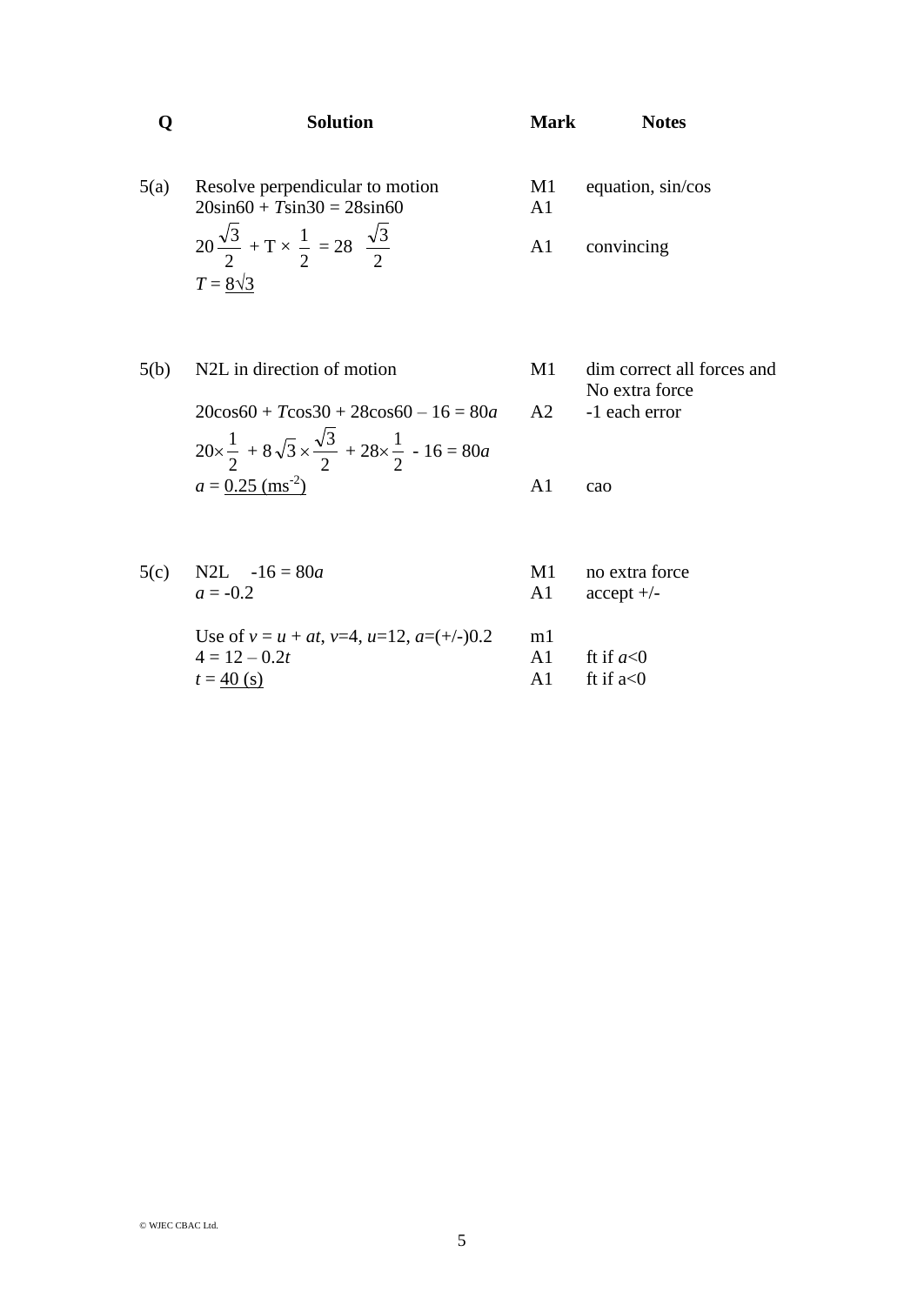6(a)



Conservation of momentum M1 equation required

 $2 \times 3 - 7 \times 5 = 3v_A + 7v_B$  A1  $3v_A + 7v_B = -29$ 

 $v_B - v_A = -0.6(-5 - 2)$  A1  $v_B - v_A = 4.2$ 

 $-7v_A + 7v_B = 29.4$  $3v_A + 7v_B = -29$ 

 $10v_A = -58.4$ 

$$
v_A = (-15.84 \text{ A1} \text{ cao})
$$
  
\n $v_B = (-11.64 \text{ A1} \text{ cao})$   
\nA1 cao

6(b) Impulse = change of momentum M1 used  $I = 7v_B - 7(-5)$  $I = -11.48 + 35$  $I = 23.52$  (Ns) A1 ft their  $v_A$  or  $v_B$ 

6(c)  $3.65 = e(5.84)$  $e = 0.625$  B1 ft *v<sub>A</sub>* if > 3.65.

Only one sign error. Ignore common factors

Restitution M1 *v<sub>B</sub>*, *v<sub>A</sub>* opposing consistent with diagram,  $+/-7$  with the 0.6.

| m1 | one variable eliminated. |
|----|--------------------------|
|    | Dep on both M's.         |

© WJEC CBAC Ltd.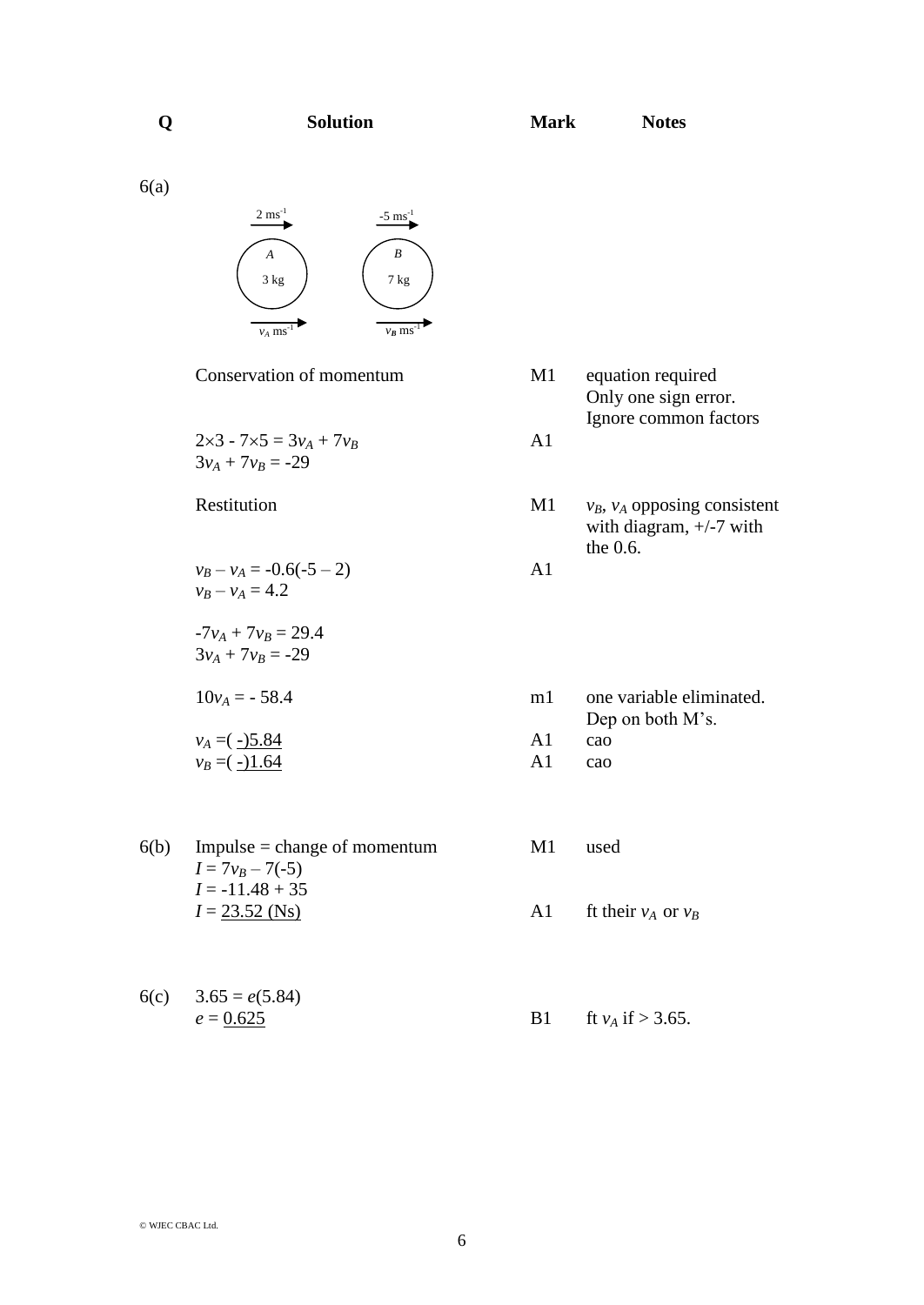7.



 $T_{AB}$  sin 60 =  $T_{AC}$  sin45 A1 2  $\frac{3}{2}T_{AB} =$ 2  $\frac{1}{\sqrt{2}}$   $T_{AC}$  $T_{AB} =$ 3  $\frac{2}{2}$   $T_{AC}$ 

 $T_{AB} \cos 60 + T_{AC} \cos 45 = 9g$  A1  $T_{AB} + \sqrt{2}$   $T_{AC} = 18g$ 3  $\frac{2}{3}T_{AC} + \sqrt{2}T_{AC} = 18g$  m1

 $T_{AB} = 64. (567)$  (N) A1 cao allow 65

Alternative Method Third angle  $75^{\circ}/105^{\circ}$  B1

sin75 9 sin45  $\frac{T_{AB}}{T_{AB}} = \frac{9g}{T}$  $T_{AB} =$ sin75  $9g \times \sin 45$  $T_{AB} = 64. (567)$  (N) A1 cao allow 65

$$
\frac{T_{AC}}{\sin 60} = \frac{9g}{\sin 75}
$$

$$
T_{AC} = \frac{9g \times \sin 60}{\sin 75}
$$

$$
T_{AC} = \frac{79(078) \text{ (N}}{}
$$

Resolve horizontally M1 equation, no extra force

Resolve vertically M1 equation, no extra force

 $T_{AC} = 79.078$  (N) A1 cao allow 79

M1 sine rule attempted

A1 si

M1 sine rule attempted

A1 si

*T*<sup>2</sup> and  $\frac{1}{2}$  and  $\frac{1}{2}$  and  $\frac{1}{2}$  cao allow 79.